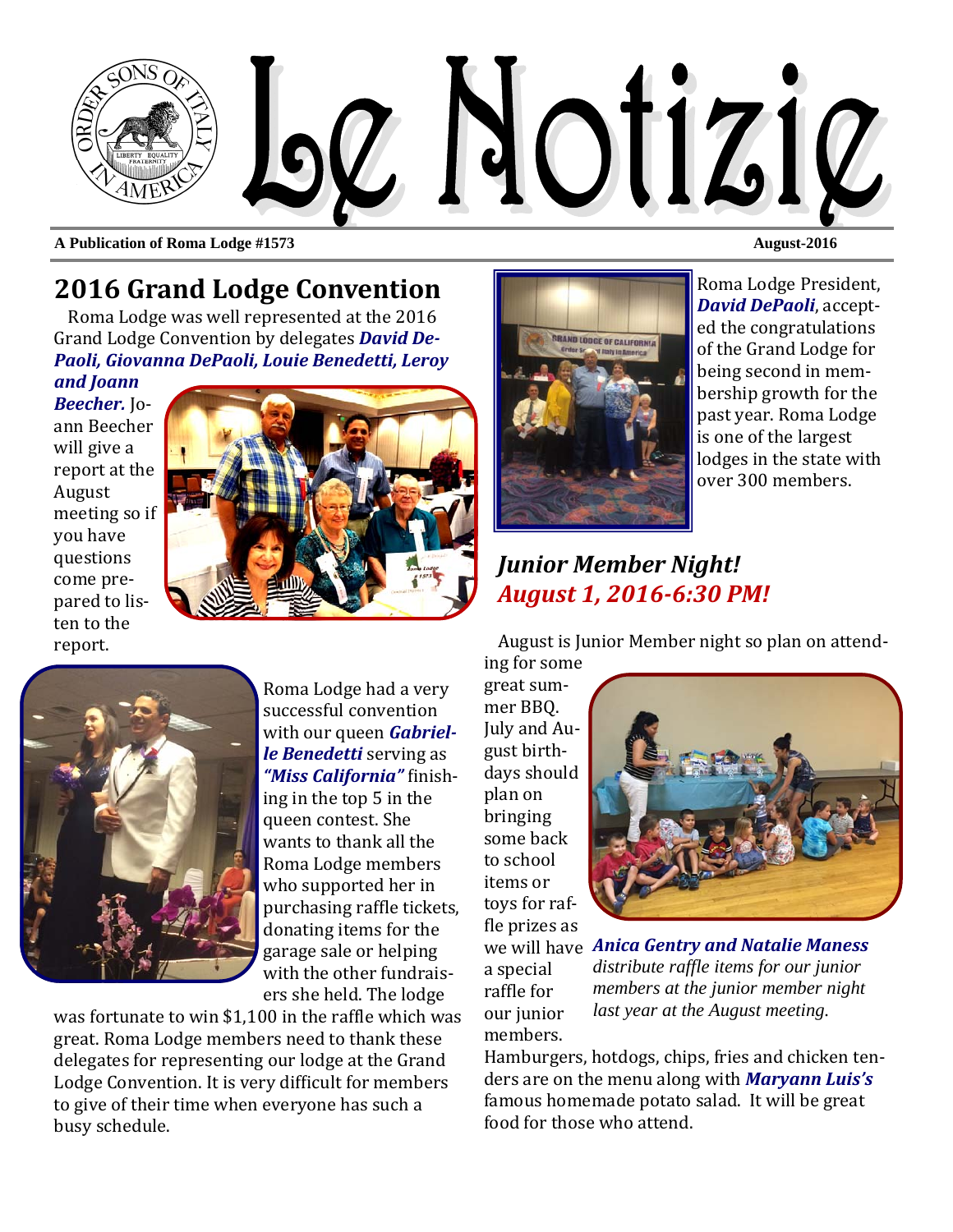# *Refresh Rate Heralds Message*

quick glance at the membership roster<br>
of Roma Lodge you will find that we<br>
have 9 members who are or will be ove<br>
90 years of age in 2016. Now, before you run out and of Roma Lodge you will find that we have 9 members who are or will be over start ranting and raving that Roma Lodge is rapidly becoming a group of, shall we say, mature individuals, we need to dig a bit further into the data. For those 9 members who are or will be over 90 this year we have 9 members who are under 5 years of age balancing out the oldest with the youngest. In fact of the 300+ members we have there are only 132 members who are 50 years of age or older and 172 who are under 50!

*Roma Lodge has done a great job to ensure our refresh rate of bringing new younger members into the lodge has remained strong. Great Job!* 

#### *Lilia Giacomazzi Celebrates 103rd Birthday!*

Our State Deputy, **Lilia Giacomazzi** celebrated her 103rd birthday with family and friends at the Visalia Country Club on her birthday, July 23rd. Lilia credits her longevity to having great parents. Her family sites her positive attitude, her willingness to let the unpleasant stressful things of life not



consume her and keeping her emotions in check. Personally, I think her Italian Heritage has a lot to do with

it. I have had the opportunity to attend two 100+ birthday parties this year. The other was my mother-in-law, Lupe Briano's brother **Joe Rosa**  who turned 100 last December. Both Lilia and Joe are great examples of Italian centenarians who are still active in mind, spirit and body! We congratulate them both and wish them many more years of health and happiness! *Italians rank 14th worldwide in* 



*longevity whereas the United States ranks 43rd. Does that tell us something!* 

#### *Anna Dutto to turn 97 in August!*

Another Roma Lodge member celebrating a birthday milestone reaching her 97th birthday will be **Anna Dutto** a 71 year member of Roma



Lodge pictured with some of her 27+ great grandchildren on a recent trip to Pismo Beach.

#### *Agnes Pelous Celebrates 94th Birthday!*

**Agnes Pelous** celebrated her 94th birthday on July 17th. She is a 52 year member of the lodge. Agnes still lives in Visalia and tries to make Roma Lodge events whenever she can. *Congratulations Agnes!* 



Other Roma Lodge members who have celebrated or will be celebrating their 90+ birthdays this year are **Anthony Chiaramonte (97), Oswald DaRos (95), Lawrence Cotta (94), Joe Signorelli (92) and Lillian Cotta (91). Congrats to all!** 

#### *Joann and Leroy Honored At Grand Lodge Convention!*

**Joann and Leroy Beecher** were recognized at the Grand Lodge Convention for celebrating 55 years of marriage. Joann and Leroy have been long time delegates to the convention and are well known throughout the state for their contributions to preserving the Italian Culture! Make sure you attend the August meeting to get Joann's full report of the convention highlights and new rules and regulations that may be in store for the coming year.

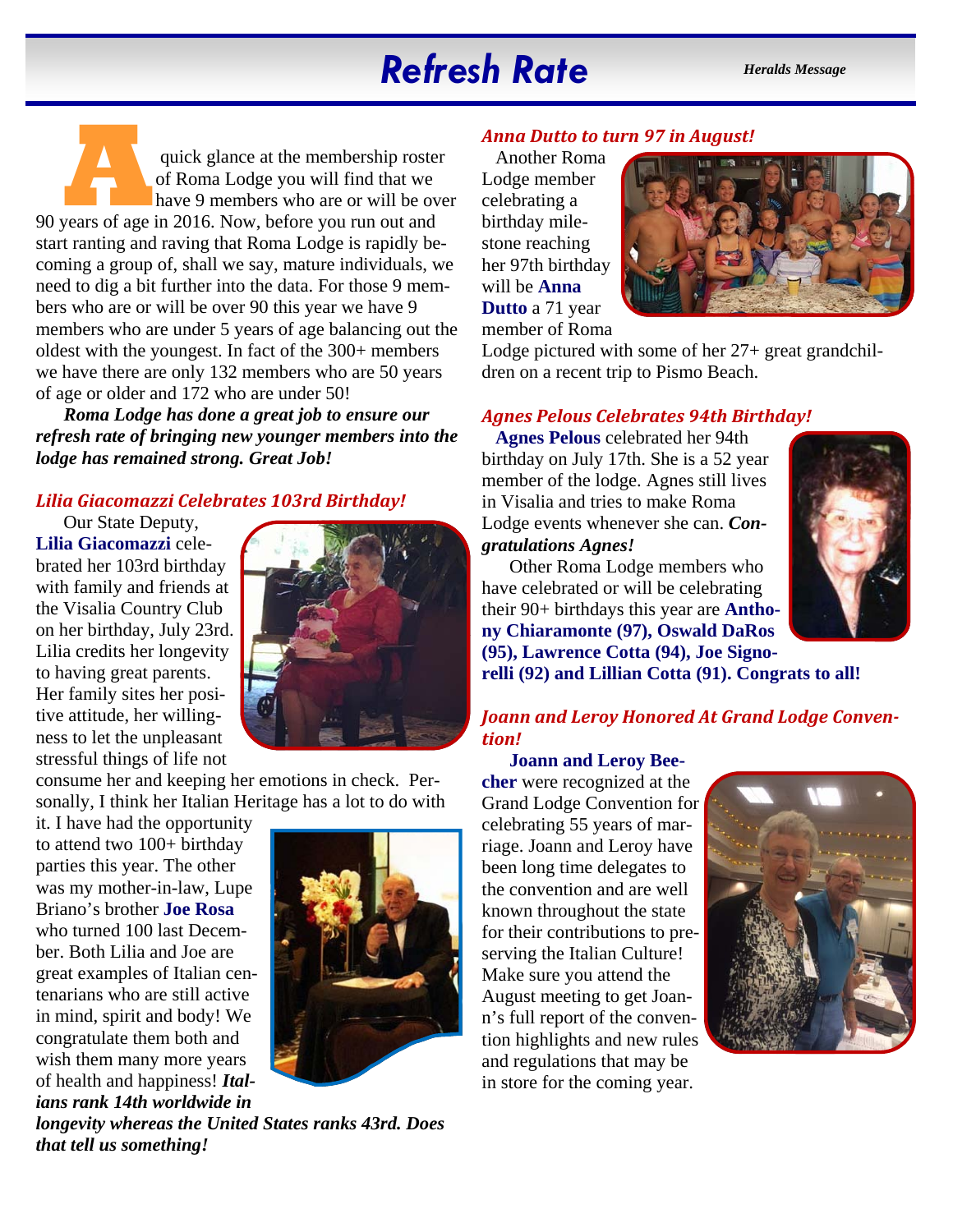### **Let's Face It!**

In the era of social media it is evident if you are not using social media, i.e. Twitter, Facebook, texting or using a variety of applications on your phone you are not keeping pace with an ever changing world. Therefore, I rely on Facebook to find out what Roma Lodge members are doing so I can feature them in the *LeNotizie*. If you would like to share activities of your family through Facebook simply befriend me and you won't have to send me items by the 20th of each month.

### **Honoring Our Deceased Members!**

The May dinner decorations took on a new meaning when **Giovanna DePaoli** and **Kathy Briano** took the decorations to area cemeteries in Porterville, Lindsay, Woodville, Tipton and Tulare and placed them on deceased Roma Lodge member gravesites. If you visited your families gravesites and noticed the beautiful bouquets and won-



dered where they came from, now you know. *A great idea!* 

### **Club Champion!**

When **Ben Curti** tells you he is so busy running the family dairy and

farming operation you may want to ask him how he became the Valley Oaks Golf Club 2nd flight champion. Shoot-Jerry **...** ing a net 134 for the two day tournament he came from 6 back after the first round to win by 3 strokes on the second day. **Congrats Ben!** 



# **New Baby**

**Giana Kathleen Daramy** was born on July 1st in Bakersfield. She is the daughter of **Daniel and Maci Daramy** and the granddaughter of **David and Giovanna DePaoli, Kim Daramy and the late Henry Daramy.** 



#### **Love Your Spouse Challenge**

Past Roma Lodge President and First Lady **Kathy and Nick Canata** got into *Love Your Spouse Challenge* on Facebook. Wow!



# **Stacy Galvan Finishes Master's**

**Program** 

Roma Lodge member **Stacy Galvan** finished her Master's Program. Stacy teaches at Redwood High School in Visalia coordinating school plays and productions.

#### **Sunshine News!**

Roma Lodge member **Mark Gentry** broke two toes and now has had surgery on his finger. We wish him get well wishes. If you know members who are having health issues or recent accidents contact **Jo-**

**ann Beecher** and she will send them a card.

### **Harper DePaoli Celebrates July 4th!**

Roma Lodge's newest member Harper De-Paoli celebrated the 4th of July in style.